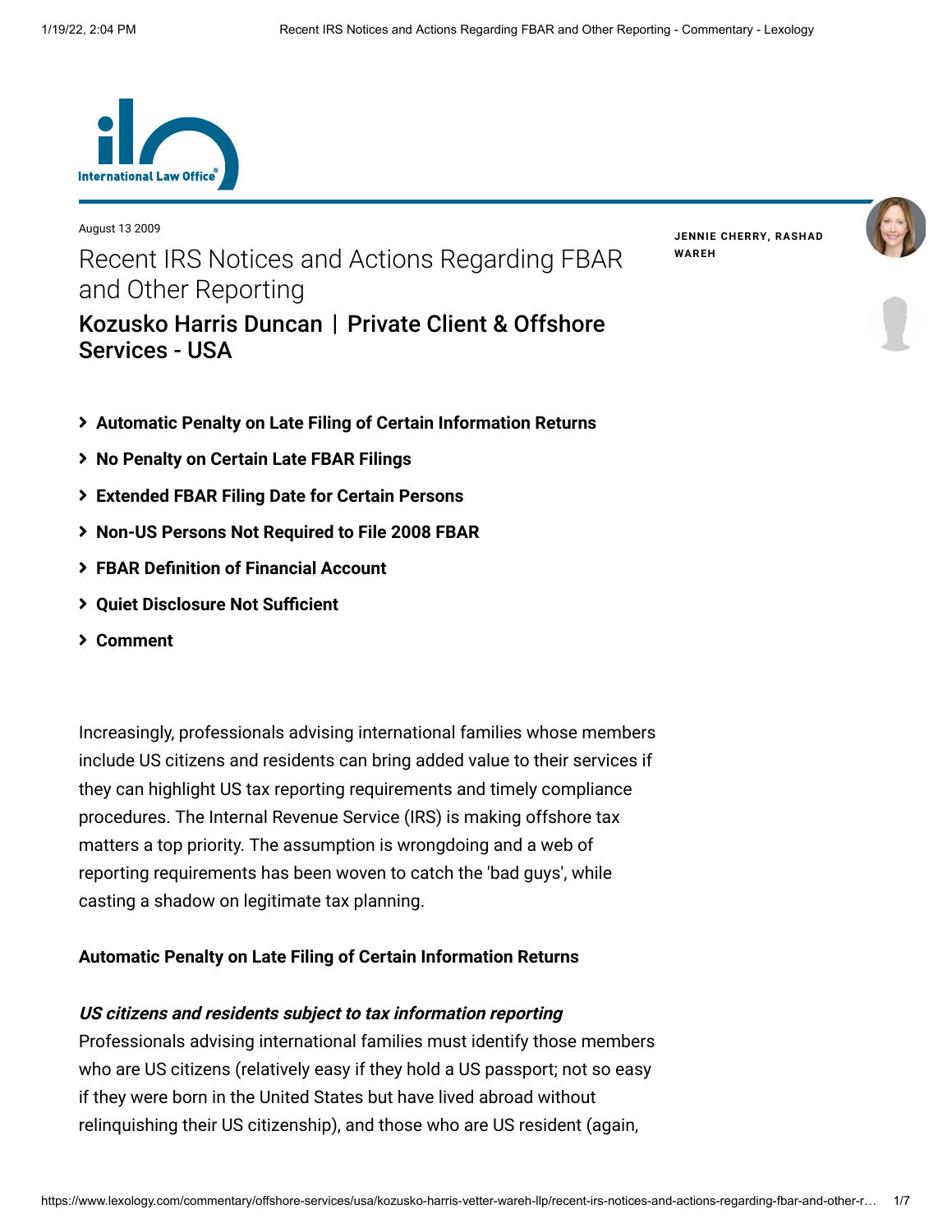relatively easy if they hold a US green card, but not so easy if they are often visiting or working in the United States). (For details of income tax residency and transfer tax domicile, please see the Overview (March [2008\).\) It may be just a couple of tax forms; it may be several; but tho](http://www.internationallawoffice.com/Newsletters/detail.aspx?g=559c31e6-a3f7-4cd8-9340-e15e6c077bb2)se US citizens and residents will have US tax reporting requirements. Keeping upto-date books and records, and identifying which forms need to be filed and when, have become crucial aspects of modern legitimate tax planning, especially given that in some cases the IRS will automatically assess late filing penalties.

#### **Automatic penalty for late filing of return regarding foreign corporations**

For example, effective January 1 2009, the IRS has begun automatically to assess a \$10,000 penalty for each late filed Form 5471, Information Return of US Persons with Respect to Certain Foreign Corporations. This form must be attached to the annual tax return of a US citizen or resident who is an officer, director or shareholder in certain foreign corporations. Because of attribution rules, taxpayers who are related to parties holding significant interests in foreign corporations may also be required to file. Since foreign corporations are often used in an international family's succession planning, identifying the involvement of US persons and filing the necessary information returns can save the family a hefty penalty. Although the Internal Revenue Code includes provisions abating a late filing penalty for reasonable cause, it appears that the IRS's automatic assessment will result in the taxpayer having to make a case for reasonable cause post-assessment and potentially require the taxpayer to go through the full IRS administrative appeal process.

#### **No Penalty on Certain Late FBAR Filings**

#### **Filing after June 30 deadline but before September 23 2009**

If family members who are US citizens or residents have not done so already, there is an opportunity to file the 2008 Report of Foreign Bank and Financial Accounts, Form TD F 90-22.1 (commonly referred to as FBAR) without being assessed a late filing penalty. Many commentators have reported that the IRS extended the report's June 30 filing deadline. More accurately, what the IRS did was state in its answer to Frequently Asked Question #43, posted on June 24 2009, that it would not impose a late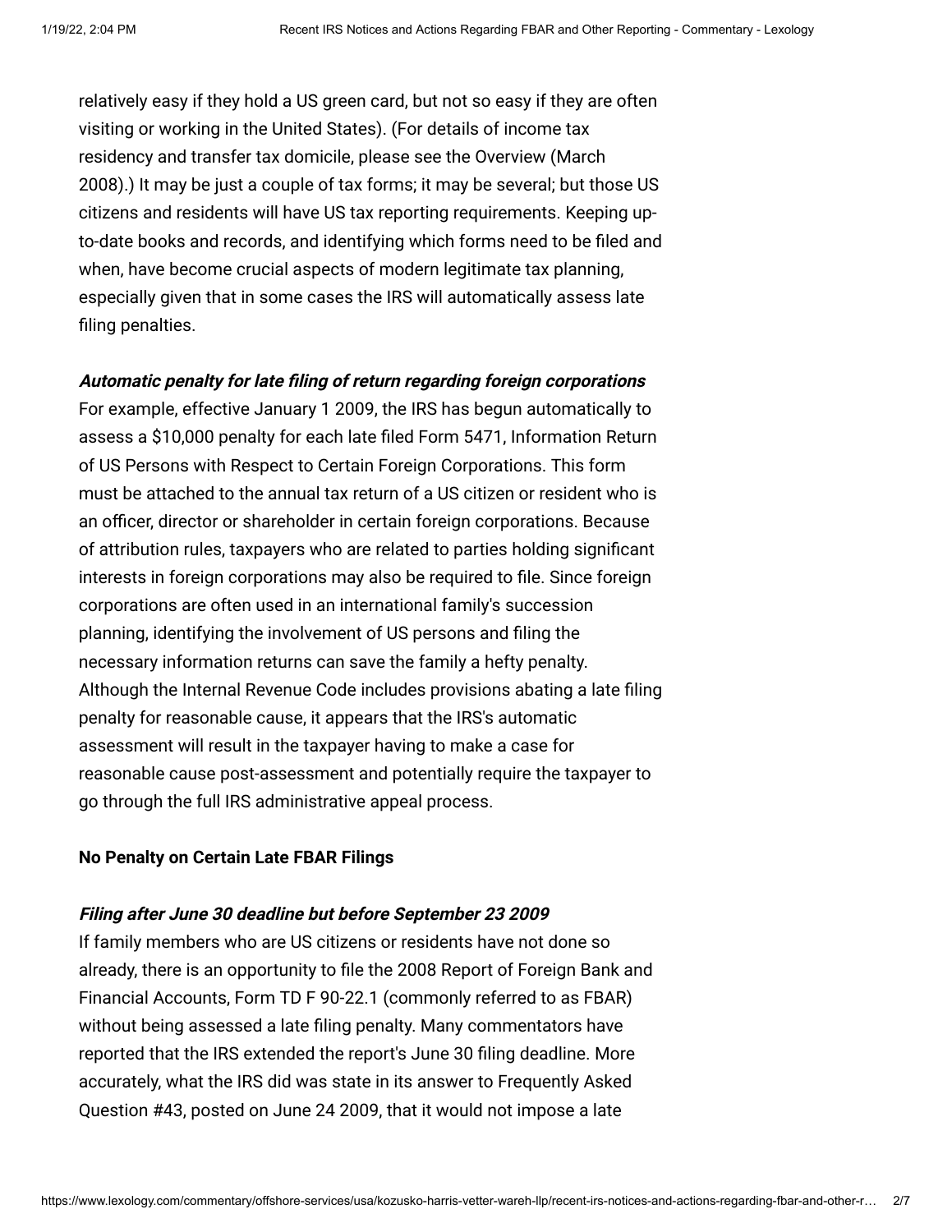filing penalty in a specified situation where the late filing was made by September 23 2009.

## **All income timely reported and tax paid but FBAR not filed**

This situation is where the taxpayer has reported and paid tax on all 2008 taxable income, but only recently learned of an FBAR filing obligation and did not have sufficient time to gather the necessary information to complete Form TD F 90-22.1 by the June 30 2009 deadline. In this situation, the taxpayer should file the delinquent form, according to the instructions, with the Department of the Treasury, Detroit, Michigan and attach a statement explaining why the form is late. The taxpayer must also send a copy of the delinquent form, together with a copy of the 2008 tax return (unless that return is not due until after September 23) to the Philadelphia Offshore Identification Unit by September 23 2009.

Thus, the deadline was not technically extended, but in the above situation the IRS will not impose a penalty on the late filing of the FBAR after June 30 2009, but prior to September 23 2009. Alternatively, certain taxpayers instead will be permitted to file the FBAR for the 2008 and earlier calendar years by June 30 2010 (see below).

## <span id="page-2-0"></span>**Extended FBAR Filing Date for Certain Persons**

On August 7 2009 the IRS issued Notice 2009-62, supplementing the September 23 2009 filing extension discussed above by extending the FBAR filing date for: (i) persons with signature authority over, but no financial interest in, a foreign financial account; and (ii) persons with a financial interest in, or signature authority over, a foreign commingled fund.

<span id="page-2-1"></span>These persons have until June 30 2010 to file an FBAR for the 2008 and earlier calendar years with respect to those foreign accounts. The IRS intends to provide future guidance. The IRS has also requested comments on most of the problem areas raised by the new form.

## **Non-US Persons Not Required to File 2008 FBAR**

## **New FBAR definition of 'US person'**

When the IRS released the new Form TD F 90-22.1, it expanded the definition of 'US person' to include "a person in and doing business in the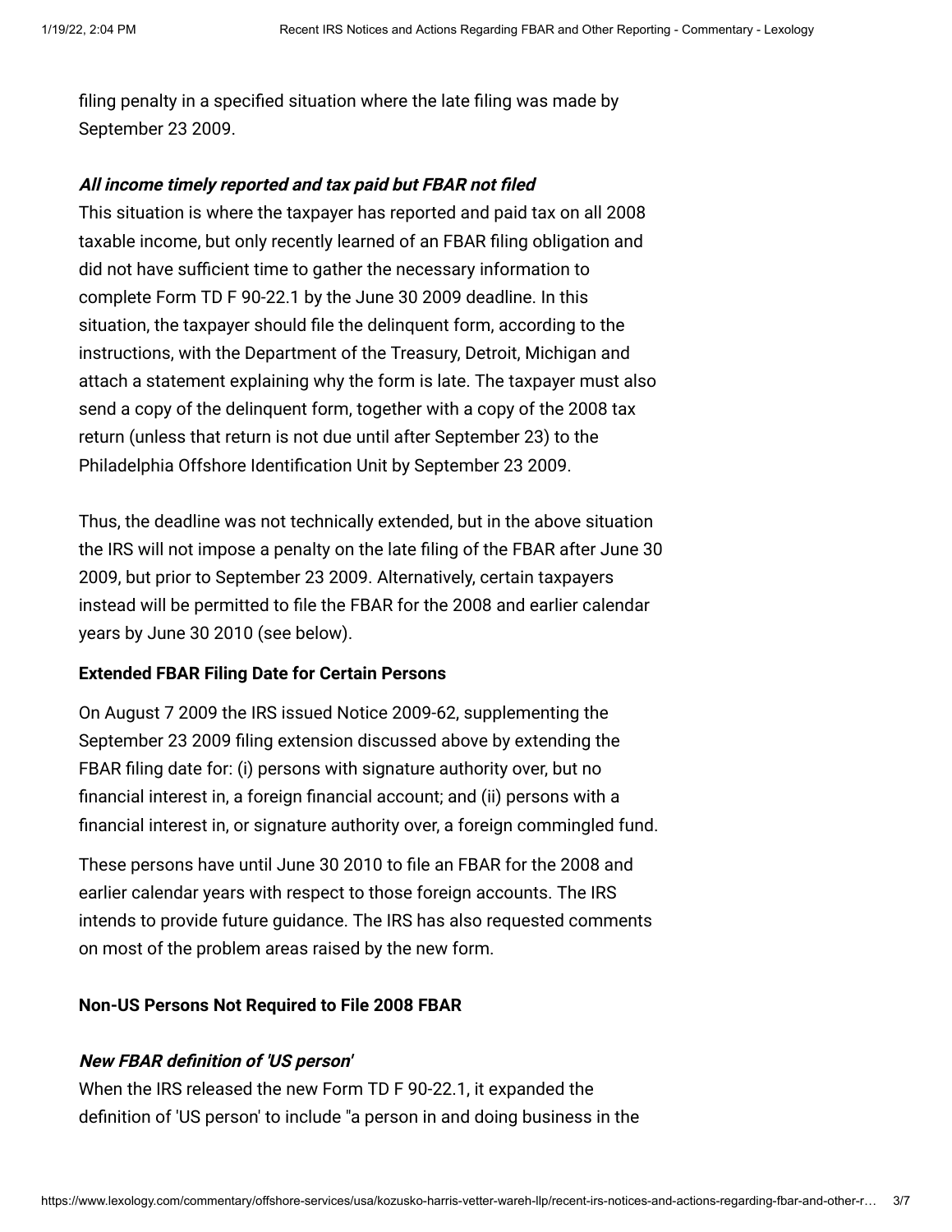[United States" \(for further details please see "IRS Releases Revised Foreign](http://www.internationallawoffice.com/Newsletters/detail.aspx?g=f758dc86-955c-48c5-adf2-8b464b461a5d) Bank Account Reporting Form"). This definition has, potentially, a very broad scope. For example, an individual who is not a US citizen or resident, but who owns an interest as a limited partner in a US partnership, may be considered to be "in and doing business in" the United States and thus be required to report all of his or her non-US financial accounts.

## **Previous definition to be used for 2008 FBAR filings**

In Announcement 2008-51, issued on June 22 2009, the IRS temporarily suspended the FBAR reporting requirement for those persons who are not citizens, residents or domestic entities. The definition of the term 'US person' from the instructions for the prior version of the form may be relied upon for the purpose of determining who must file for tax year 2008. In the prior version, 'US person' means:

- a citizen or resident of the United States:
- a domestic partnership;
- a domestic corporation; or
- a domestic estate or trust.

<span id="page-3-0"></span>All other requirements of the current version of the form and instructions (revised October 2008) are still in effect. The current version of the form must be used when filing for tax year 2008.

The substitution of the definition of 'US person' " from the prior Form TD F 90-22.1 applies only with respect to the 2008 reports. The IRS has said that additional guidance will be issued with respect to FBARs due in subsequent years.

# **FBAR Definition of 'Financial Account'**

# **Mutual funds**

In addition to changing the definition of 'US person', the new Form TD F 90- 22.1 added to the definition of a 'financial account'. The new form says that a financial account: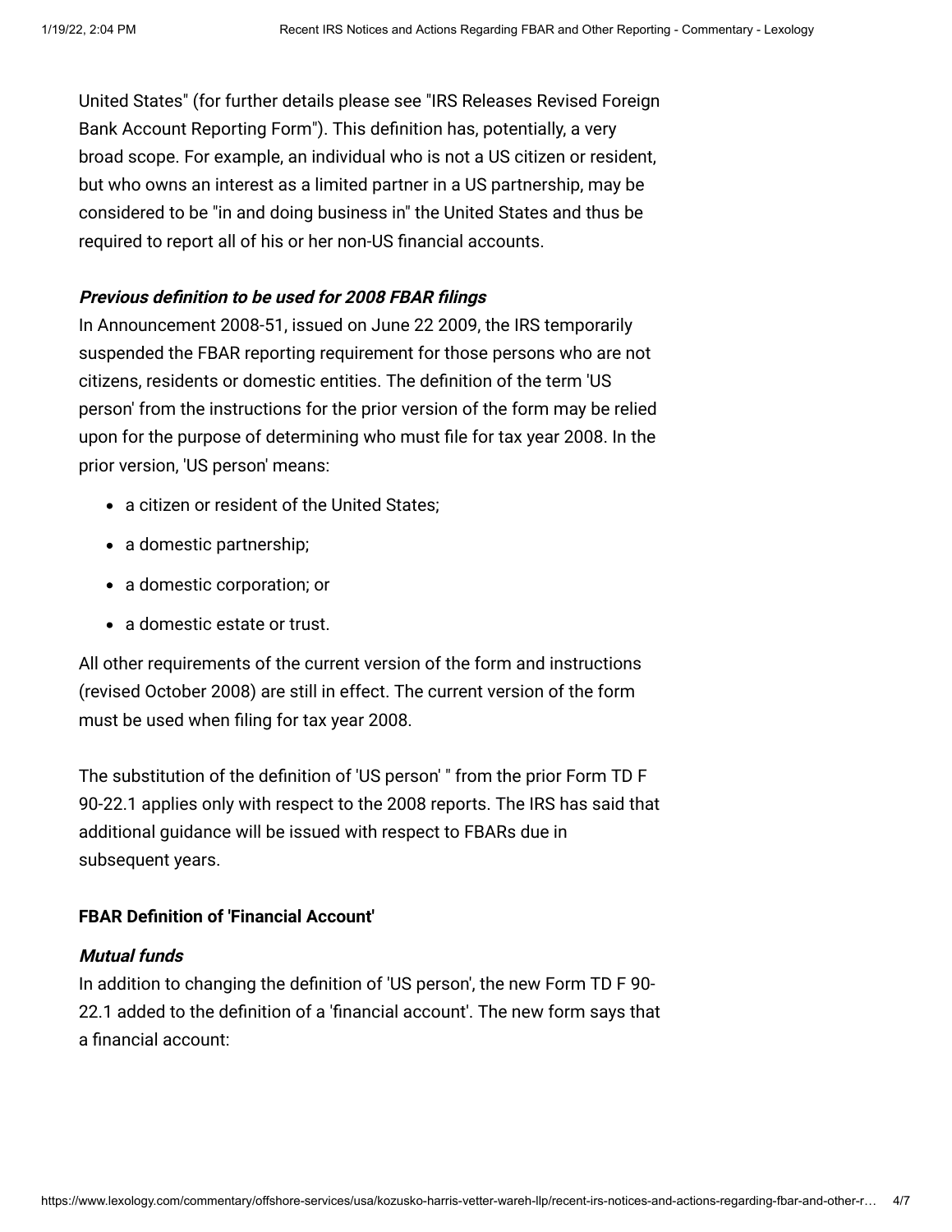"includes any bank, securities, securities derivatives or other financial instruments account. Such accounts generally also encompass any accounts in which the assets are held in a commingled fund, and the account owner holds an equity interest in the fund (including mutual funds)."

<span id="page-4-0"></span>The parenthetical '(including mutual funds)' was added as clarification in the new version of the form; otherwise, the above definition is identical to that which has been in place since at least the 2000 version of the form.

## **Foreign hedge and private equity funds**

Representatives of the IRS have, in informal guidance, stated that they believe that US persons who own an equity interest in foreign mutual funds, as well as foreign hedge and private equity funds, are required to disclose their equity interest on Form TD F 90-22.1 as if the equity interest itself were a 'financial account', regardless of whether the fund itself holds any foreign bank or other financial accounts. While the language of the form seems clearly to treat a foreign mutual fund as a 'financial account', extending that characterization to foreign hedge and private equity funds was a surprise to many. The basis for the IRS's informal interpretation and guidance appears to be the belief that holding an interest in such a foreign hedge or private equity fund is similar to holding an interest in a foreign mutual fund.

In theory, even a non-US investment partnership owned by members of a single family might be such a 'financial account' and therefore family member-partners who are US persons would be required to file Form TD F 90-22.1 to report the existence of the partnership (even if the partnership held no foreign bank or other financial accounts).

## **Quiet Disclosure Not Sufficient**

Details of the IRS voluntary disclosure programme for US persons who have not properly reported their non-US bank and other financial accounts and offshore structures, such as foreign trusts and companies controlled [by US persons, were reported in "IRS Increases Focus on Offshore Tax](http://www.internationallawoffice.com/Newsletters/detail.aspx?g=330dfbdb-d3e7-48da-bf56-d08c1ee10f20)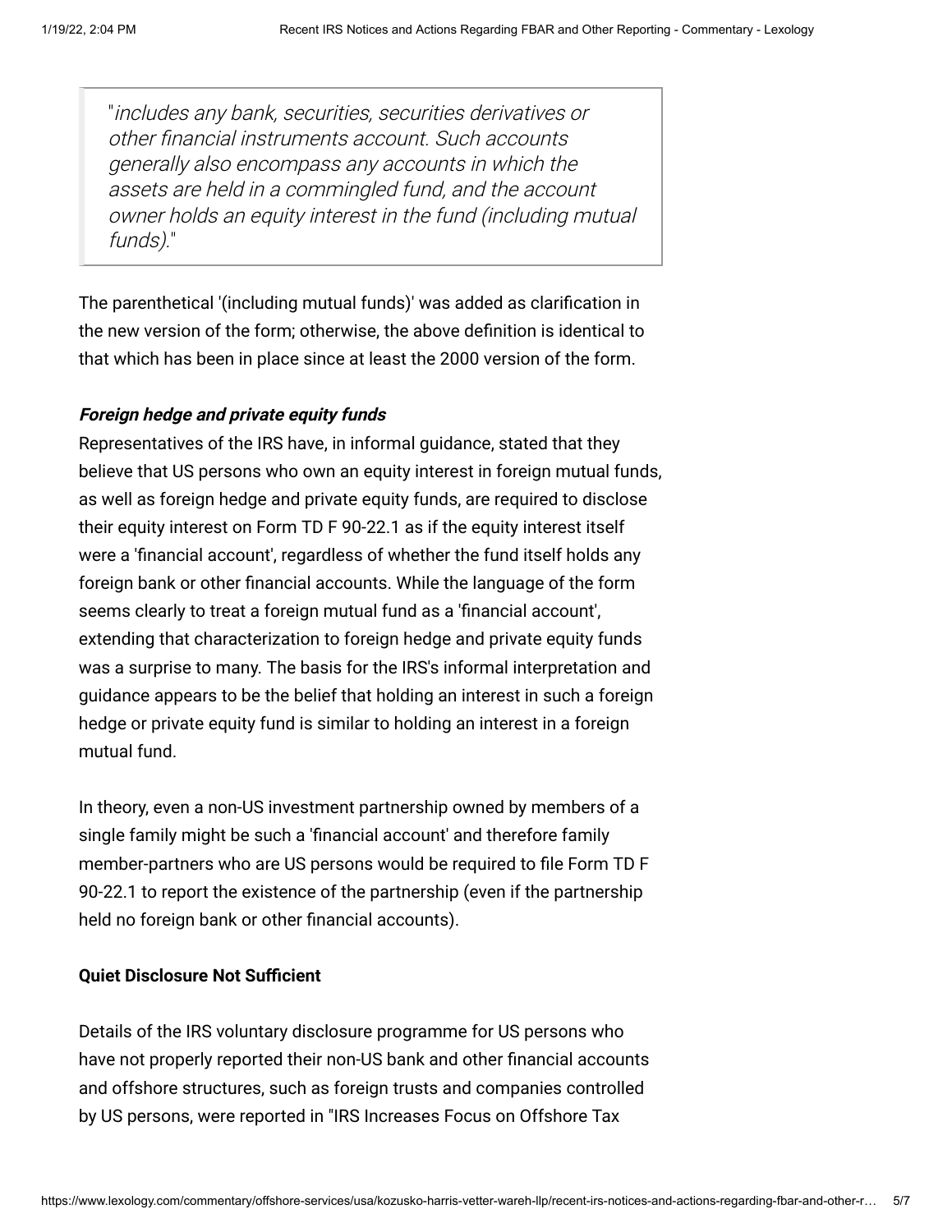[Matters". The programme will end on September 23 2009.](http://www.internationallawoffice.com/Newsletters/detail.aspx?g=330dfbdb-d3e7-48da-bf56-d08c1ee10f20) 

The family may ask about the situation where a US citizen or resident family member has filed amended income tax returns and paid any related tax and interest for previously unreported offshore income or is considering doing so. This is sometimes referred to as 'quiet disclosure'. The US taxpayer has not otherwise notified the IRS by filing an information form such as TD F 90-22.1 or Form 5471. The family member may then question whether the IRS will really prosecute someone who filed an amended return and correctly reported all income. Advisers to international families need to be aware, if they are not already, that the IRS is serious about enforcement.

In the quiet disclosure situation, the IRS strongly encourages taxpayers to come forward under the voluntary disclosure programme and make timely, accurate and complete disclosures by September 23 2009. Making only a quiet disclosure leaves the taxpayer open to the risk of being examined and potentially criminally prosecuted for all applicable years.

The IRS points out, in responses to frequently asked questions posted on May 6 2000 and June 24 2009, that it has identified and will continue to identify amended tax returns reporting increases in income, and that it will be closely reviewing these returns. If a return is selected for examination, the penalty framework of the volunteer disclosure programme will not be available. When criminal behaviour is evident and the disclosure does not meet the requirements of a voluntary disclosure, the IRS may recommend criminal prosecution to the Department of Justice.

## **Comment**

While much of the media focus is on US citizens accused of sheltering income from US tax in foreign accounts, the web of reporting requirements spun by the IRS to catch wrongdoers extends to international families where, for example, non-US children married to US citizens live outside the United States - working, investing, raising their families, buying homes and opening financial accounts, all in the ordinary course of their lives. In today's environment, innocent non-compliance is becoming expensive.